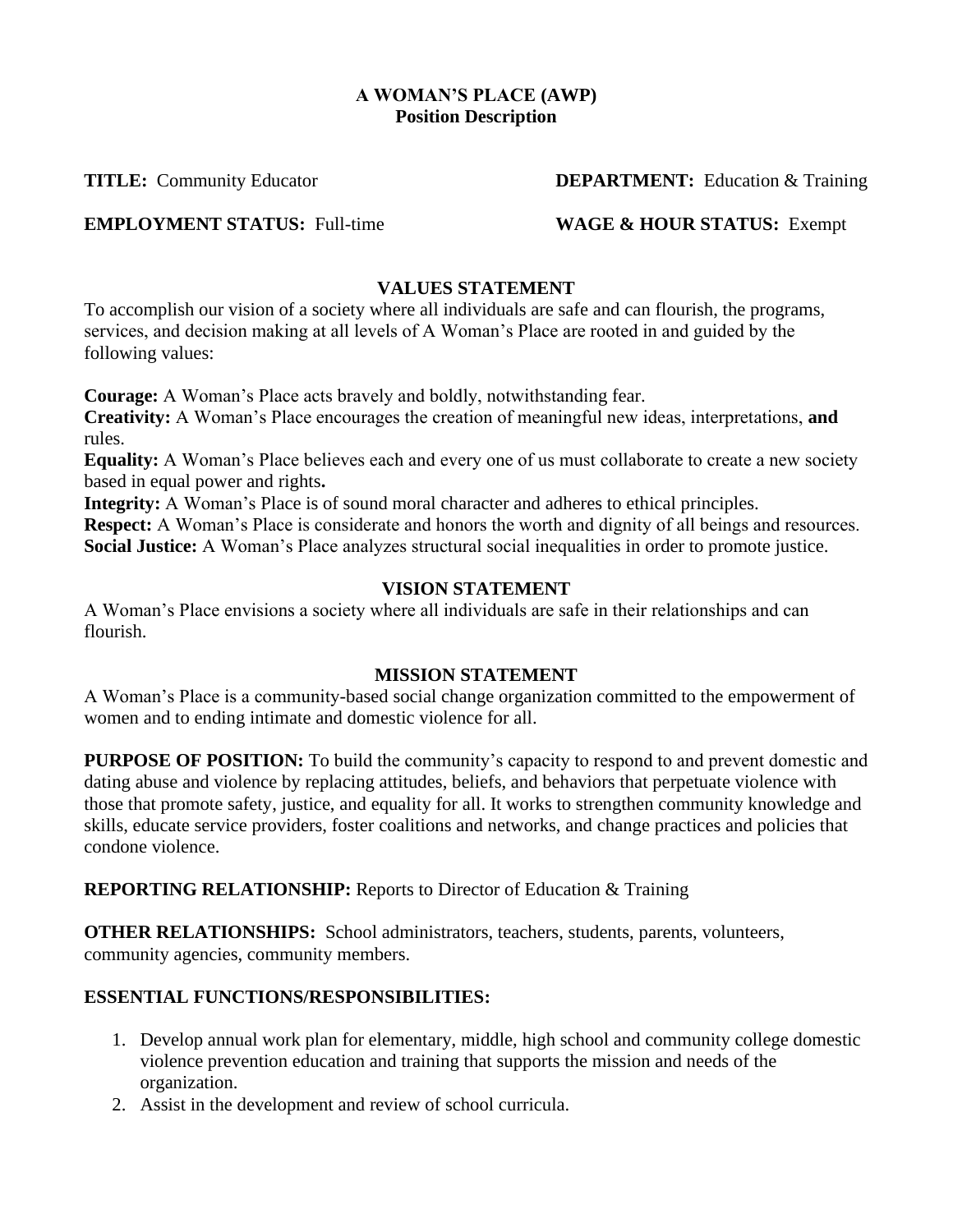- 3. Deliver organizationally-approved domestic violence and dating violence programs in Bucks County schools, at partner agencies, community programs, and other organizations with the county.
- 4. Maintain up-to-date statistics and other research for use in presentations and modify presentations accordingly to meet community learning needs.
- 5. Collect and report statistics for school and community presentations, via agency database and/or other reporting formats.
- 6. Conduct evaluations and surveys of community members and students trained.
- 7. Assist in direct service, staff development, or other volunteer (adults and teens) trainings.
- 8. Participate in public events, speaking engagements, exhibits, workshops, promotions, and conferences to increase awareness of domestic and dating violence, and to promote access to services by expanding the visibility and impact of A Woman's Place in the greater community. Establish and maintain positive community partnerships, via these activities.
- 9. Prepare for and provide follow-up to presentations, including picking up and returning needed materials and/or equipment.
- 10. Attend and participate in community collaboratives including but not limited to the Bucks County Health Improvement Partnership, Bucks County Opportunity Council events, Pennsylvania Coalition Against Domestic Violence (PCADV) taskforces, and other organizationally approved partnerships.
- 11. Participate in A Woman's Place events.
- 12. Participate in staff development activities as directed and approved by the Director of Education & Training.
- 13. Participate in necessary day-to-day activities required for optimal department operations as determined by the Director of Education & Training.

# **CRITERIA/REQUIREMENTS:**

- 1. Commitment to AWP's Values, Mission, and Vision statements.
- 2. Adherence to the Personnel Policies of AWP.
- 3. Successful completion of Domestic Violence Direct Service Training course and continuing educational requirements.
- 4. Honesty and trustworthiness in all relationships.
- 5. Excellent and effective written and oral communication skills.
- 6. Ability to make independent decisions and solve complex problems.
- 7. Ability to work independently as well as in a team setting.
- 8. Emotionally resilient and able to withstand pressure on an on-going basis.
- 9. Deal with difficult situations while maintaining quality of services.
- 10. Adapt readily to changing work environments, work priorities, and organizational needs.

11. Ability and willingness to drive county-wide, maintaining reliable transportation, a valid driver's license, and current car insurance.

# **EDUCATION:**

1. Bachelor's Degree in Education or related field and/or 2 years of related work experience.

# **CHARACTERISTICS**:

- 1. Treats all people with respect, values diverse populations, and cultures.
- 2. Anticipates problems and seeks resolutions.